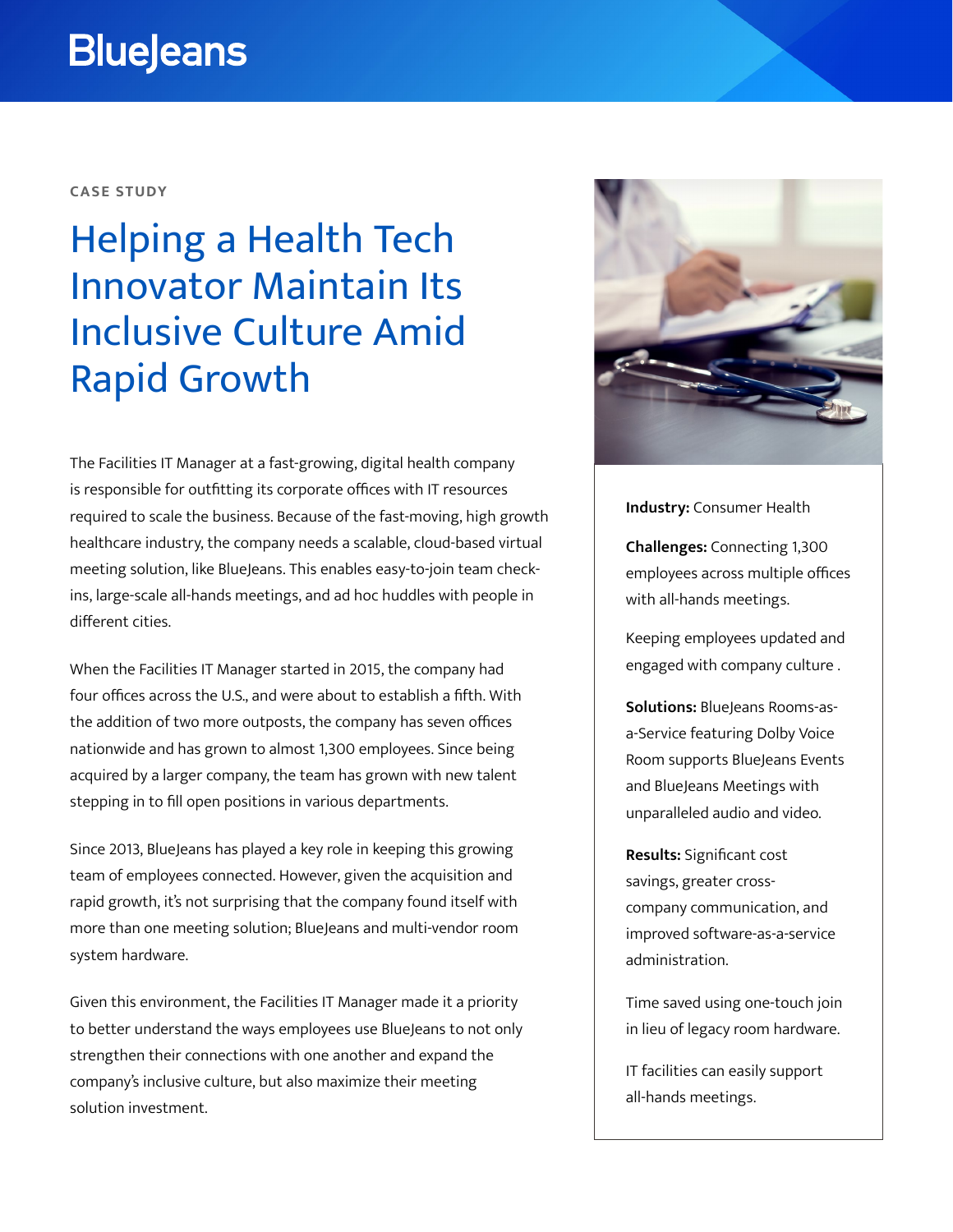## **BlueJeans**

### **Internal Collaboration and High-Profile Executive Briefings**

Meetings take on a variety of formats — from high-stakes executive round tables to smaller, internal development discussions. The IT team makes sure they provide the ideal environment to maximize productivity, connectivity and help boost the business.

The IT team provides admin and tech support for all executive meetings — both in-house and those including people outside the company. During these meetings, the Facilities IT Manager relies on BlueJeans Command Center to monitor meeting volume, getting a clear picture of how people are using the platform, and troubleshooting any connectivity or performance issues.

In another case, the engineering department uses BlueJeans to host brown bag lunches on various topics, as well as road shows to demonstrate their software products. The IT team uses BlueJeans video conferencing for all their meetings, too. "It helps us all focus and be present," says the Facilities IT Manager.

## **Connecting the Company and Supporting a Strong Sense of Community**

Although the company had been using BlueJeans Events for some time, they wanted a more complete understanding of everything it does to accommodate their growing workforce. The BlueJeans account team invited the Facilities IT Manager and team to visit BlueJeans headquarters to learn best practices in person. During the visit, the team had the opportunity to see how BlueJeans Events was used to hold company allhands meetings. They also witnessed BlueJeans with Dolby Voice Room, and were impressed with how the

solution provided world-class audio and video to provide an elevated user experience in a meeting room. The visit made it easy to envision applying these use cases to her own company's needs.

BlueJeans Events is used for monthly all-hands meetings. These information-packed, town halls often feature Q&A segments so employees can ask questions via chat that leaders answer live. The scalability of BlueJeans Events makes it possible for all 1,300 full-time employees to easily join all-hands meetings from wherever they are. BlueJeans also makes it easy for the IT team to facilitate the gatherings. While the executive team focuses on worry-free presenting, the IT team takes care of the rest. Since their visit to BlueJeans HQ, their use of Events has steadily increased.

The all-hands meetings keep employees updated, while other types of meetings, including brown bag lunches, serve to deepen the sense of community and reinforce the company's inclusive culture. "It's nice for employees to know that, if they have something to share, their voice can be heard," says the Facilities IT Manager. The company recently hired a team member whose sole job is to focus on inclusion and diversity and that person has set up events — pride days, for example — and brought in guest speakers, most recently from a women's coding club — all available company-wide, over BlueJeans.

#### **Innovative Meeting Spaces**

Recently the Facilities IT Manager signed the company up for BlueJeans Rooms-as-a-Service featuring Dolby Voice Room, and is truly amazed by the value. "I didn't believe it when they told me the price," she says. "But all of that really is included." The all-inclusive subscription service